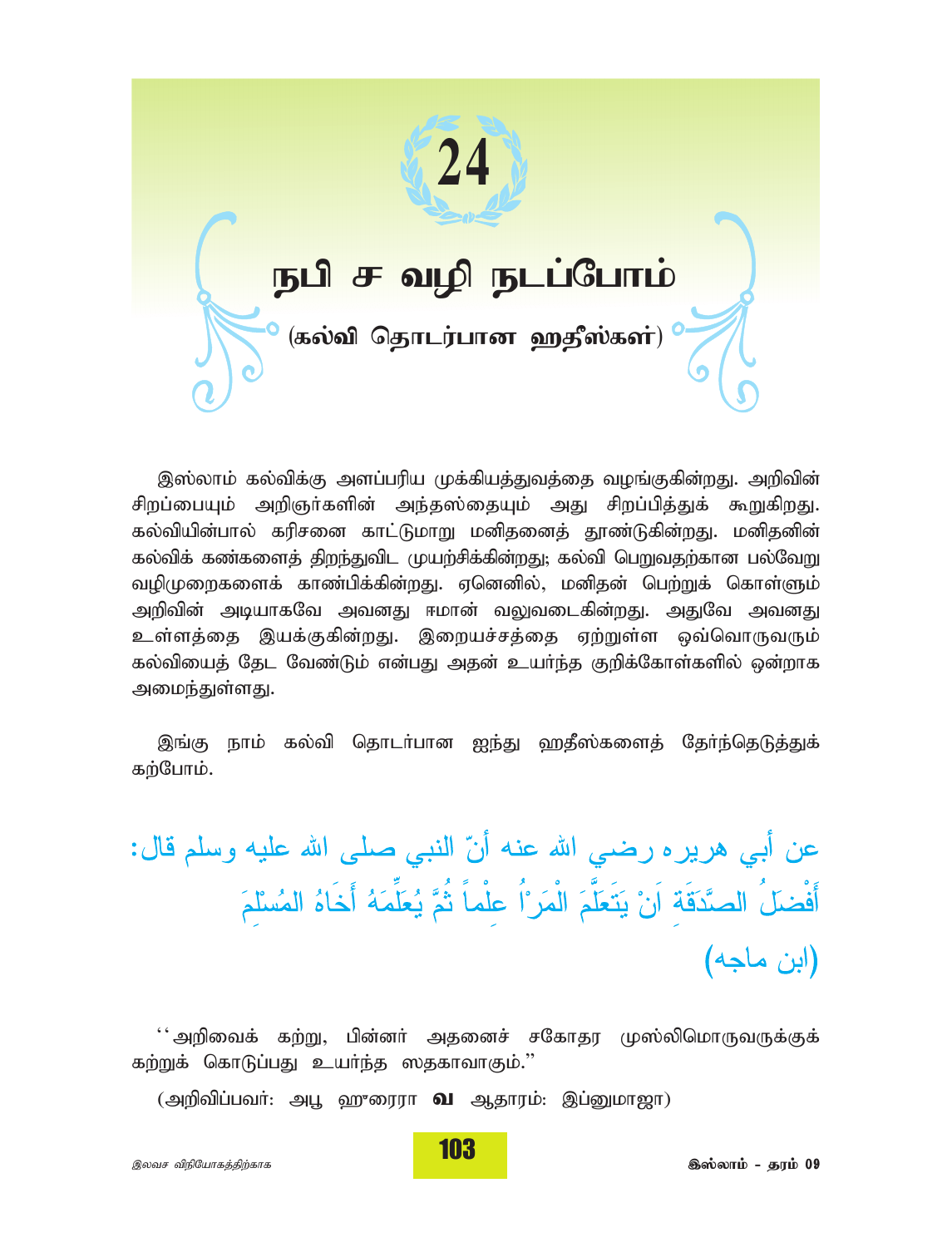அறிவைக் கற்பது இறைவனை நெருங்குவதற்கான ஒரு வணக்கமாகவும் இறையச்சமிக்க ஒரு செயலாகவும் அமைகின்றது. அவ்வாறே அதனைக் கற்றுக் கொடுப்பது உயர்ந்த தா்மமாகவும் அமைந்து விடுகின்றது.

عن أبي أمامة الباهلي قال النبي صلى الله عليه وسلم: إنَّ الله وَمَلاَئكَنَّهُ وَأَهْلَ السَّمَاوَات وَالأرْض حَتَّى النَمْلَةُ فيْ جُحْرِهَا وَحَتَّى الْحُوْتُ لَيُصلَّوْنَ عَلَى مُعَلِّمى النَّاسَ الْخَيْرَ (الترمذي)

'' அல்லாஹ்வும், அவனுடைய மலக்குகளும், வானம் பூமி ஆகியவற்றிலுள்ள படைப்பினங்களும் ஏன் புற்றிலிருக்கும் எறும்பு, கடலிலுள்ள மீன் போன்ற அனைத்தும் மனிதா்களுக்கு நல்லதைப் போதிக்கின்றவா்களுக்காகப் பிராா்த்தனை செய்கின்றன."

(அறிவிப்பவர்: அபூ உமாமா அல் பாவரிலிய்யி **வ**. ஆதாரம்: திர்மிதி)

அறிவைப் போதிப்பவா்களை இஸ்லாம் பாராட்டுகின்றது. அவர்கள் அல்லாஹ் வுக்கு நெருக்கமானவர்கள்; அவர்களுக்காக மலக்குகள் உட்பட எல்லாப் படைப்புக்களும் பிரார்த்திக்கின்றன. ஏனெனில், அவர்கள் மக்களை நல்வழிப் படுத்துகின்றனர். அவர்களை நரகின் வேதனையிலிருந்து காப்பாற்றி விசாலமான சுவனத்தின்பால் அமைத்துச் செல்கின்றனர்.

عن أبي بكرة قال: سَمعْتَ النَّبيَّ صلى الله عليه وسلم يَقُولُ أُغْدُ عَالماً أَوْ مُتَعَلِّماً أَوْ مُسْتَمِعًا أَوْ مُحباً وَلاَ تَكُنِ الْخَامِسَةَ فَتَهْلُكَ (الطبر اني)

'' அறிஞனாக அல்லது கற்பவனாக அல்லது செவிமடுப்பவனாக அல்லது கல்வியை நேசிப்பவனாக இரு. ஐந்தாமவனாக இருந்துவிடாகே.இன்றேல் அமிந்துவிடுவாய்''

(அறிவிப்பவர்: அபூ பக்ரத் **வ** ஆதாரம்: தபரானி)

கல்வியைப் பெற்றுக் கொள்வதற்காக சமுதாயத்தைத் தூண்டிய நபி **ச** அவர்கள், மனிதன் தனது வாழ்வின் ஒவ்வொரு நிலையிலும் அறிவுடன் தொடர்புற்றவனாக இருக்க வேண்டும் என்பதை வலியுறுத்தியுள்ளார்கள்.

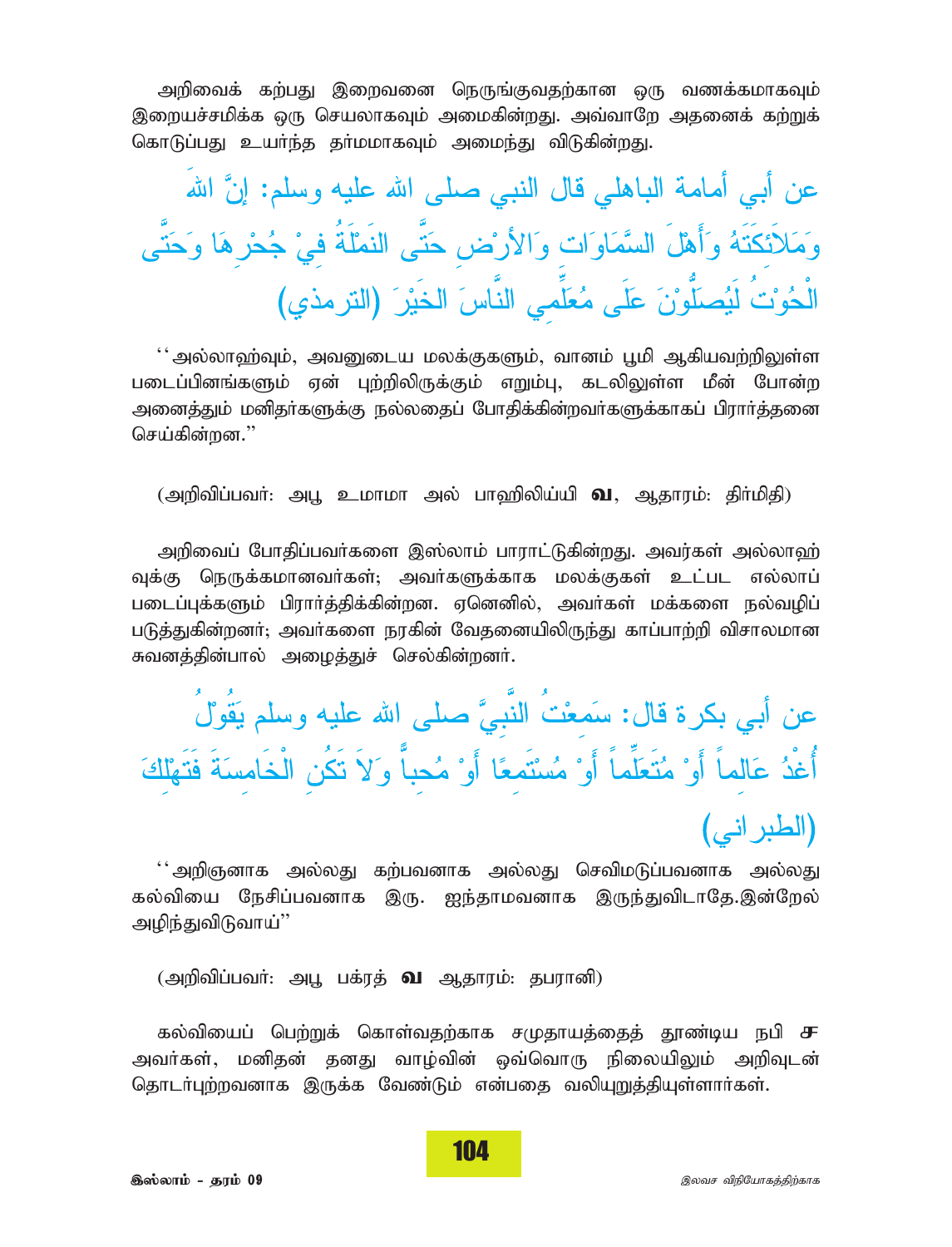عَنْ أَبِي بَرَزَةَ الأَسْلَمِي قَالَ: قَالَ رَسُوُلُ الله صلى الله عليه وسلم مَثَلُ الَّذي يُعَلِّمُ النَّاسَ الخَيْرَ وَيَنْسَى نَفْسَهُ مثْلَ الفَتيْلَة تُضيْئُ للنَّاسِ وَتُحْرِقُ نَفْسَهَا. (الطبراني)

 $\lq\cdot$ மக்களுக்கு நல்லவற்றைக் கற்றுக் கொடுத்துவிட்டுத் தன்னை மறந்திருப்பவா் விளக்கின் திரிக்கு ஒப்பானவர். அது மக்களுக்குப் பிரகாசத்தைக் கொடுக்கிறது. ஆனால், தன்னைத் தானே அழித்துக் கொள்கி<u>றது</u>.''

*(mwptpg;gtH: mg+ gu]h* t *> Mjhuk;: jguhdp)*

*fw;wtH gpwUf;Fg; Nghjpg;gtuhf khj;jpuk; ,Uf;ff; \$lhJ. mtw;iwj;* தன் வாழ்வில் எடுத்து நடப்பவராக இருக்க வேண்டும். தனது வாழ்வில் அதனைப் பின்பற்றாமல் பிறருக்குப் போதிப்பவர் தன்னை அழிவுக்குட்படுத்திக் கொண்டவர் **போலாவார்.** 

عن ابن عباس رضبي الله عنه، أَنَّ رَسُوْلُ الله صلبي الله عليه وسلم قَالُ: تَنَاصَحُوْا في الْعلْمِ فَإِنَّ خيَانَةَ أَحَدكُمْ في علْمه أَشْدُّ منْ خيَانَته في مَاله وَإِنَّ اللهَ سَائلَكُمْ يَوْمَ الْقيَامَة (الطبر اني)

 $\lq\lq$ : கல்வி தொடர்பான விடயங்களில் நீங்கள் ஒருவருக்கொருவர் பரஸ்பரம் தூய்மையாக நடந்துகொள்ளுங்கள். உங்களில் ஒருவர் தனது செல்வக்**தில்** செய்கின்ற மோசடியை விட அறிவில் செய்கின்ற மோசடி மிகப் பாரதூரமானது. நிச்சயமாக அல்லாஹ் மறுமையில் உங்களை விசாரிப்பான்."

(அறிவிப்பவர்: இப்னு அப்பாஸ் **வ**, ஆதாரம்: தபரானி)

,இஸ்லாம் எல்லாவிதமான மோசடிகளையும் வன்மையாகக் கண்டிக்கி<u>றது</u>. அதனை நயவஞ்சகனுக்குரிய பண்பெனச் சுட்டிக் காட்டுகின்றது. அவற்றுள் மிகவும் கொடியது அறிவு சார்ந்த விடயங்களில் செய்யும் மோசடி ஆகும் *எ*னக் குறிப்பிட்டுச் சொல்கின்றது.